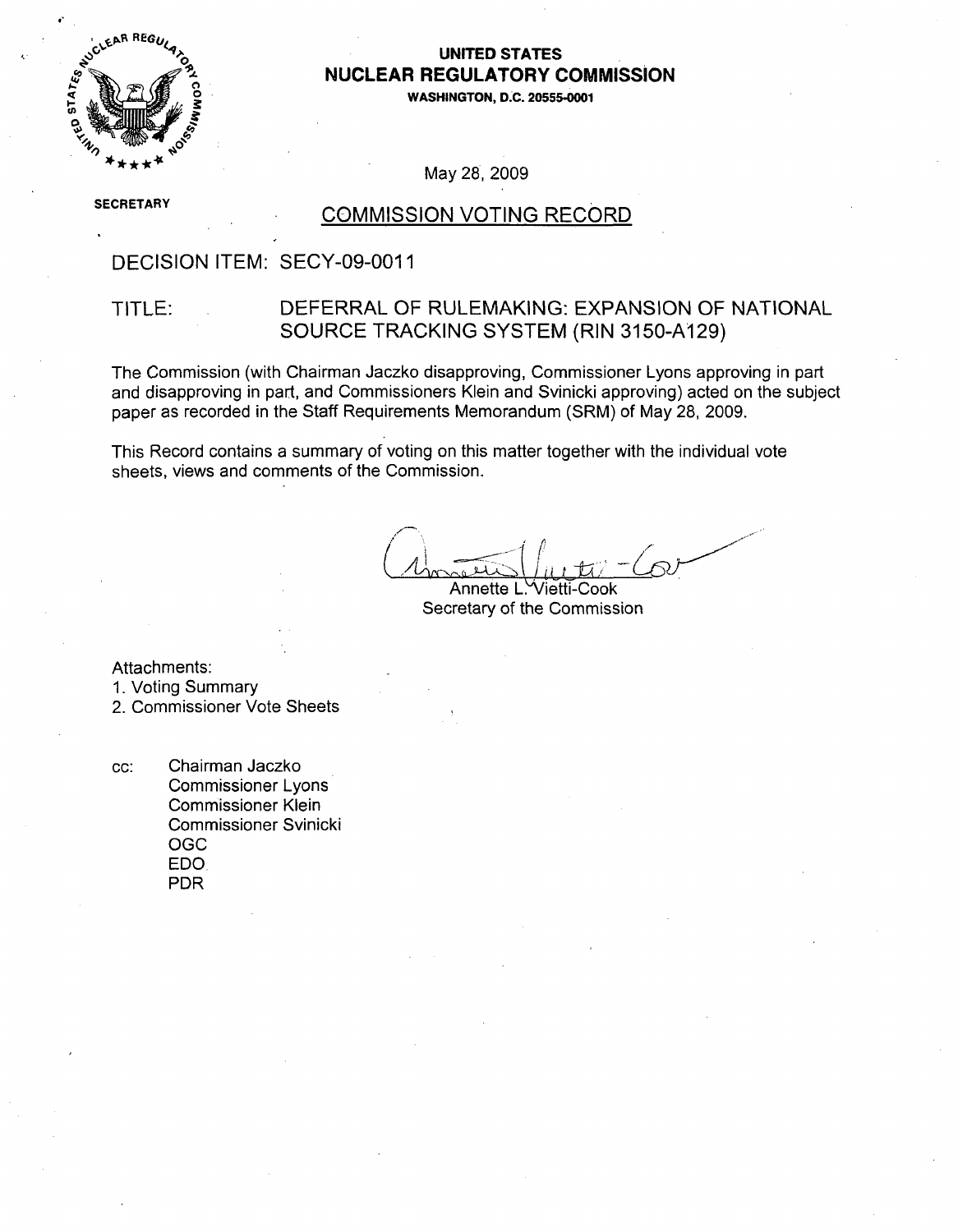## VOTING SUMMARY - SECY-09-0011

### RECORDED VOTES

|                       |              |        | <b>NOT</b><br>APRVD DISAPRVD ABSTAIN PARTICIP COMMENTS |              | <b>DATE</b> |
|-----------------------|--------------|--------|--------------------------------------------------------|--------------|-------------|
| CHRM. JACZKO          |              | X      |                                                        | X.           | 2/2/09      |
| <b>COMR. LYONS</b>    | $\mathsf{X}$ | $\chi$ |                                                        | $\mathsf{X}$ | 2/17/09     |
| COMR. KLEIN           | $\mathsf{X}$ |        |                                                        | $\mathsf{X}$ | 4/9/09      |
| <b>COMR. SVINICKI</b> | X            |        |                                                        | X            | 4/8/09      |

### COMMENT RESOLUTION

In their vote sheets, Chairman Jaczko disapproved, Commissioner Lyons approved in part and disapproved in part, and Commissioners Klein and Svinicki approved the staff's recommendation and provided some additional comments. Subsequently, the comments of the Commission were incorporated into the guidance to staff as reflected in the SRM issued on May 28, 2009.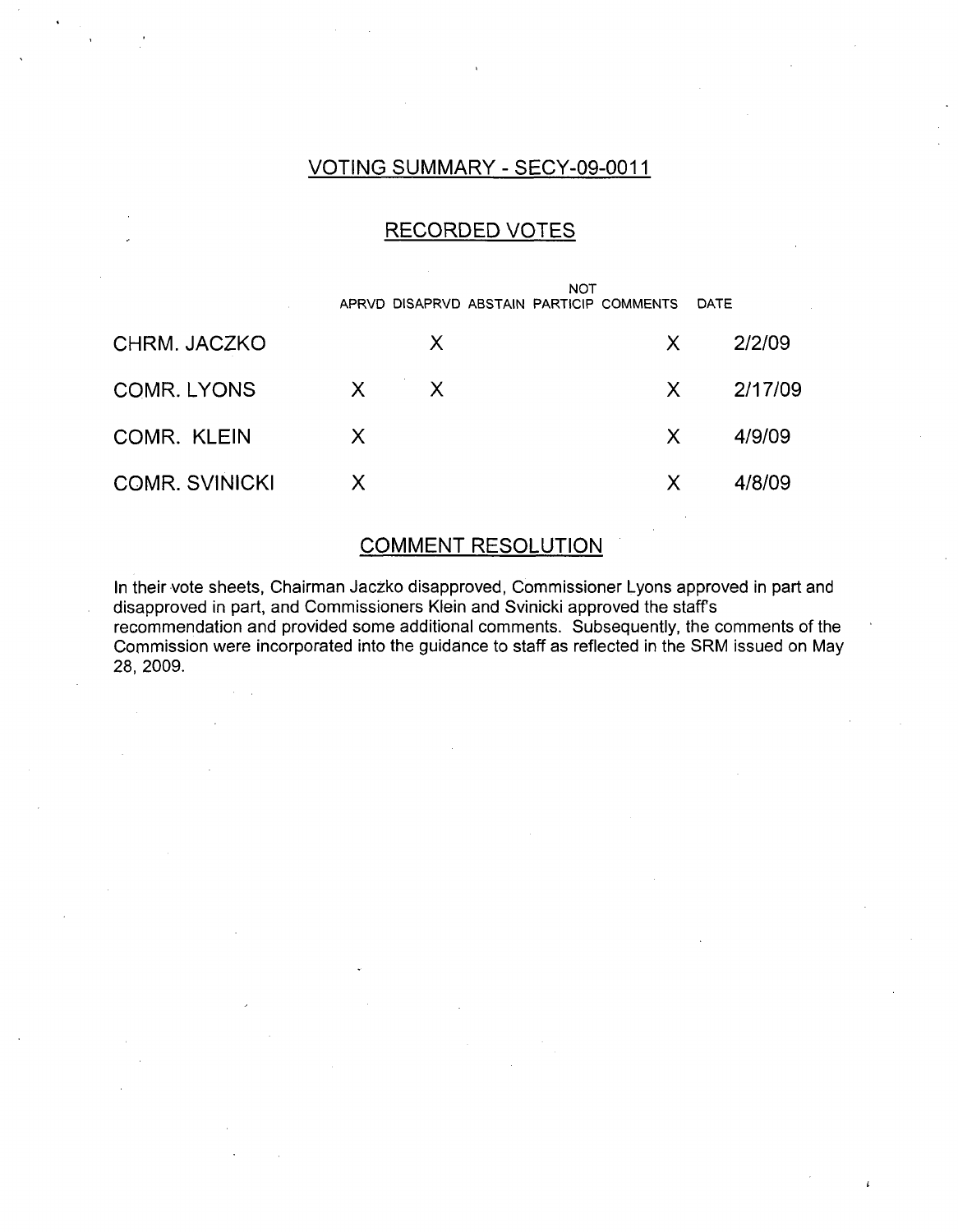# RESPONSE SHEET

| TO:               | <b>Annette Vietti-Cook, Secretary</b>                                                                                   |  |  |  |
|-------------------|-------------------------------------------------------------------------------------------------------------------------|--|--|--|
| <b>FROM:</b>      | <b>COMMISSIONER JACZKO</b>                                                                                              |  |  |  |
| <b>SUBJECT:</b>   | SECY-09-0011 - DEFERRAL OF RULEMAKING:<br><b>EXPANSION OF NATIONAL SOURCE TRACKING</b><br><b>SYSTEM (RIN 3150-AI29)</b> |  |  |  |
| <b>Approved</b>   | Disapproved X Abstain                                                                                                   |  |  |  |
| Not Participating |                                                                                                                         |  |  |  |
| <b>COMMENTS:</b>  | <b>Below</b><br><b>Attached X None</b>                                                                                  |  |  |  |

| SIGNATURE |  |  |
|-----------|--|--|

| $021 \angle 12009$ |  |  |
|--------------------|--|--|
| <b>DATE</b>        |  |  |

Entered on "STARS" Yes  $X$  No  $\_\_\_\$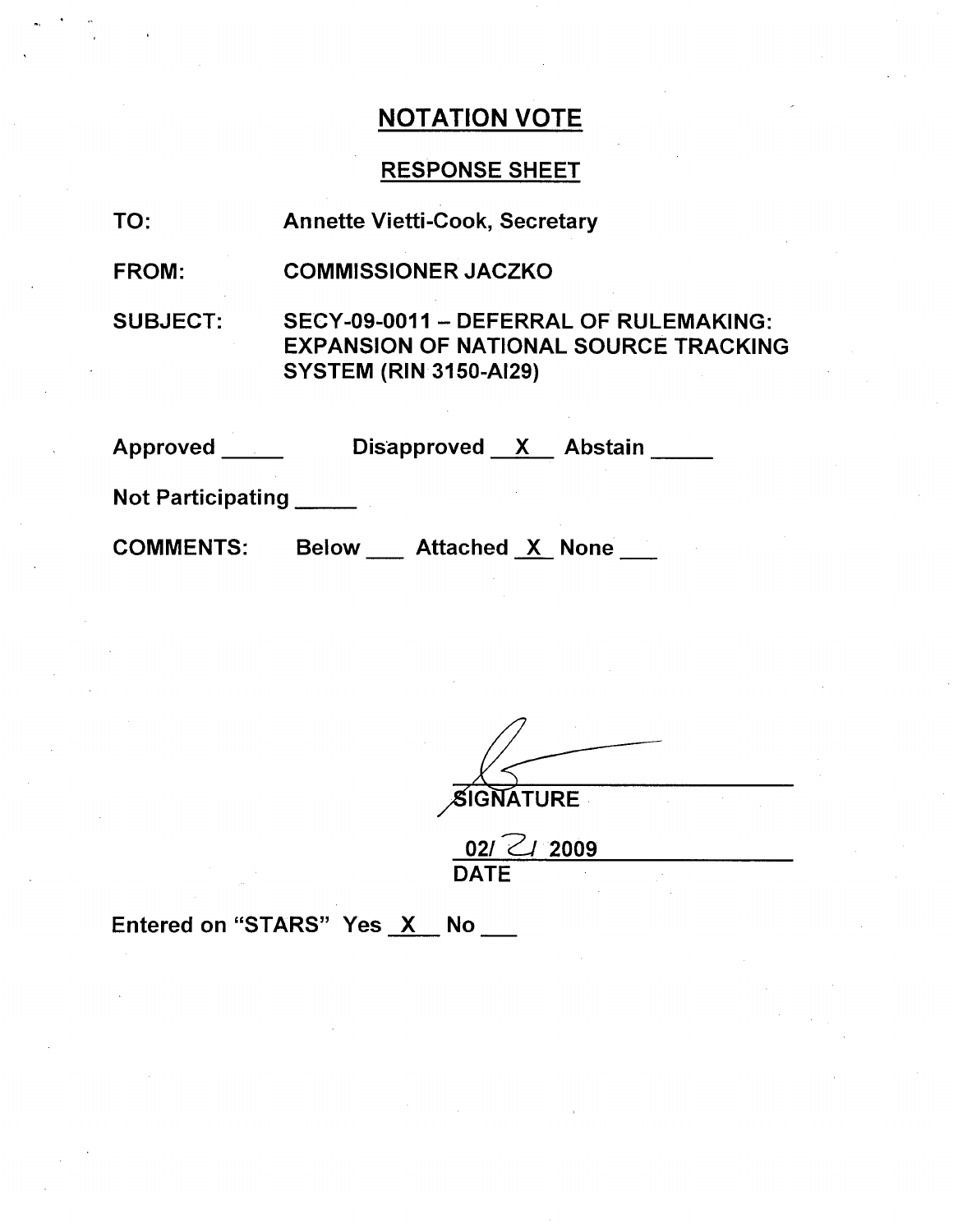#### Commissioner Jaczko's Comments on **SECY-09-0011** Deferral of Rulemaking: Expansion of National Source Tracking System

I disapprove the staff's recommendation to defer rulemaking on expanding the National Source Tracking System (NSTS) to include licensees who possess sealed sources whose radioactivity is greater than, or equal to 1/10<sup>th</sup> of Category 3 threshold levels. As noted in SECY-08-0137 regarding limiting the quantity of byproduct material in a generally licensed device, Category 3 sources could, if not under control, give rise to exposure sufficient to cause severe deterministic effects, and with regard to sources that are 1/10th of Category 3, only 10-12 of these sources need to be aggregated to create the equivalent of a Category 2 source. Improving the inventory of these sources should not be further delayed.

The Commission was quite clear in the SRM for SECY-06-0094, dated June 9, 2006, in which we directed the staff to complete the expansion of the NSTS within three years. The reasons given in SECY-09-0011 for delaying the expansion (to allow for observation of NSTS operation, to allow for consideration of additional reports on source risk, and to allow the General Licensing rule to be completed) do not outweigh the greater need to have these sources accounted for.

The staff indicates that since the implementation of the NSTS for Category 1 and 2 sources has been delayed, they would like to wait and observe NSTS operation for one year to gain information on its performance. However, the staff also says that "[W]e fully expect the IT elements of the NSTS to be capable of being expanded to additional categories". Although the implementation of the NSTS may involve a learning curve for data entry for both for licensees and staff, as would any new process or system, I am confident that that hurdle can be overcome relatively quickly. In addition, although I understand that the credentialing process can be time consuming, the rule does allow for other methods of entering data into NSTS (e.g., by faxing in information). Therefore, it does not appear to be necessary to wait and observe NSTS operation for an entire year.

The staff also indicates that a delay would give them time to evaluate the report by the Radiation Sources Subgroup of the Radiation Source Protection and Security Task Force, and the Sandia National Laboratories Study on the Material Attractiveness report on source risks in order to develop an improved risk basis. However, the Commission has already determined that there is adequate basis to expand the NSTS. In addition, the Government Accountability Office (GAO), in its June 2008 report titled "NRC and DHS Need to Take Additional Steps to Better Track and Detect Radioactive Materials," states that **"..** .because some quantities of radioactive materials are potentially dangerous to human health if not properly handled, we recommend that the Nuclear Regulatory Commission complete the steps needed to include all potentially dangerous radioactive sources (category 3 and the larger category 4 sources, as well as categories 1 and 2) in the National Source Tracking System as quickly as reasonably possible." GAO also expresses concern about the significant delays that have already affected the implementation of NSTS. In the NRC's letter commenting on the draft GAO report, dated May 28, 2008, we stated that the final rule for possible expansion of the NSTS beyond Category 2 sources would be completed in'early 2009. In addition, in a letter to Senator Joseph Lieberman dated September 18, 2008, Chairman Klein stated that the staff will provide a recommendation to the Commission in January 2009 as to whether the NSTS should be expanded. SECY-09-0011 does not even provide a recommendation on whether to expand the NSTS but instead only recommends a delay in developing any recommendation. A letter to Senator Carl Levin, dated June 6, 2008, from Chairman Klein states that the schedule calls for implementation of the expansion of NSTS by October 2009. I do not believe that sufficient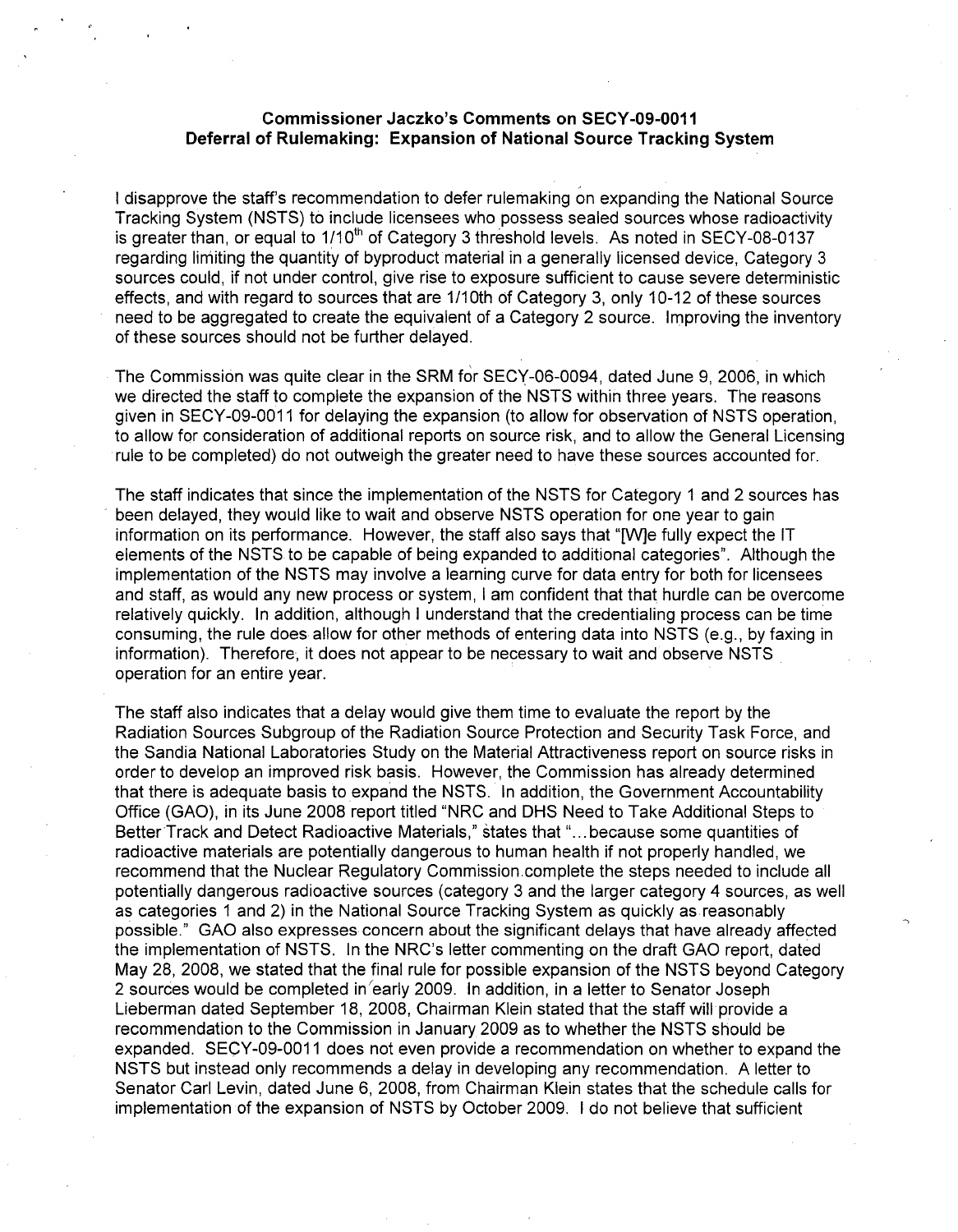justification is provided for not upholding the schedules that we have been communicating to Congress and other stakeholders.

Lastly, the staff states that they would evaluate the impacts of any changes to the general licensing requirements, and they would then provide the Commission with: 1) a recommendation to either proceed directly to issue a final rule on NSTS expansion, or 2) a new proposed rule to expand the NSTS by September 2010. With respect to the possible impacts of possible changes to general licensing requirements, I would expect that possible impacts or interactions between general licensing and NSTS would have already been considered by FSME during the development of the respective Commission papers. Any further delay until 2010 is simply unwarranted.

The staff also states that the proposal for delay is partially based on the review of the 19 public comments that it received, most of which were generally opposed to expanding the NSTS. However, upon reading the comments, it appears that these commenters would be against the expansion of the NSTS regardless of the timeline for its implementation. Therefore, I do not think that these comments provide a compelling basis for further delay.

Staff should proceed with the rulemaking to expand the NSTS to include licensees who possess sealed sources whose radioactivity is greater than, or equal to, 1/10<sup>th</sup> of Category 3 threshold levels.

02/ 2<del>/2009</del><br>Date Gregory B. Jaczko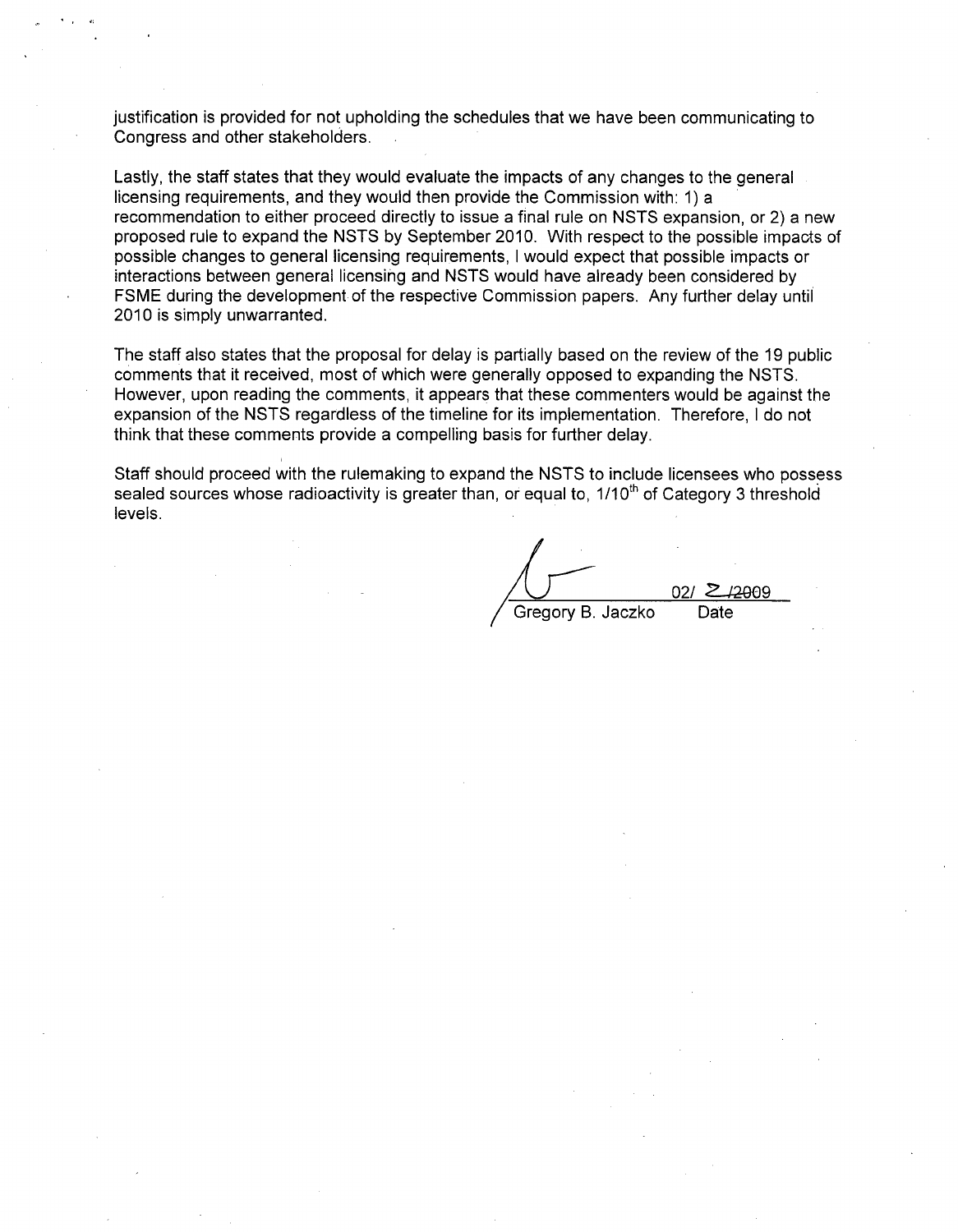## RESPONSE SHEET

FROM: COMMISSIONER LYONS

SUBJECT:

SECY-09-0011 - DEFERRAL OF RULEMAKING: EXPANSION OF NATIONAL SOURCE TRACKING SYSTEM (RIN 3150-AI29)

Approved <u>X (in part</u>) Disapproved <u>X (in part) Abstair</u>

Not Participating \_\_\_\_\_

**COMMENTS:** 

Below Attached X None

*V*ons

**SIGNATURE** 

 $14/09$ DATE

Entered on "STARS" Yes X No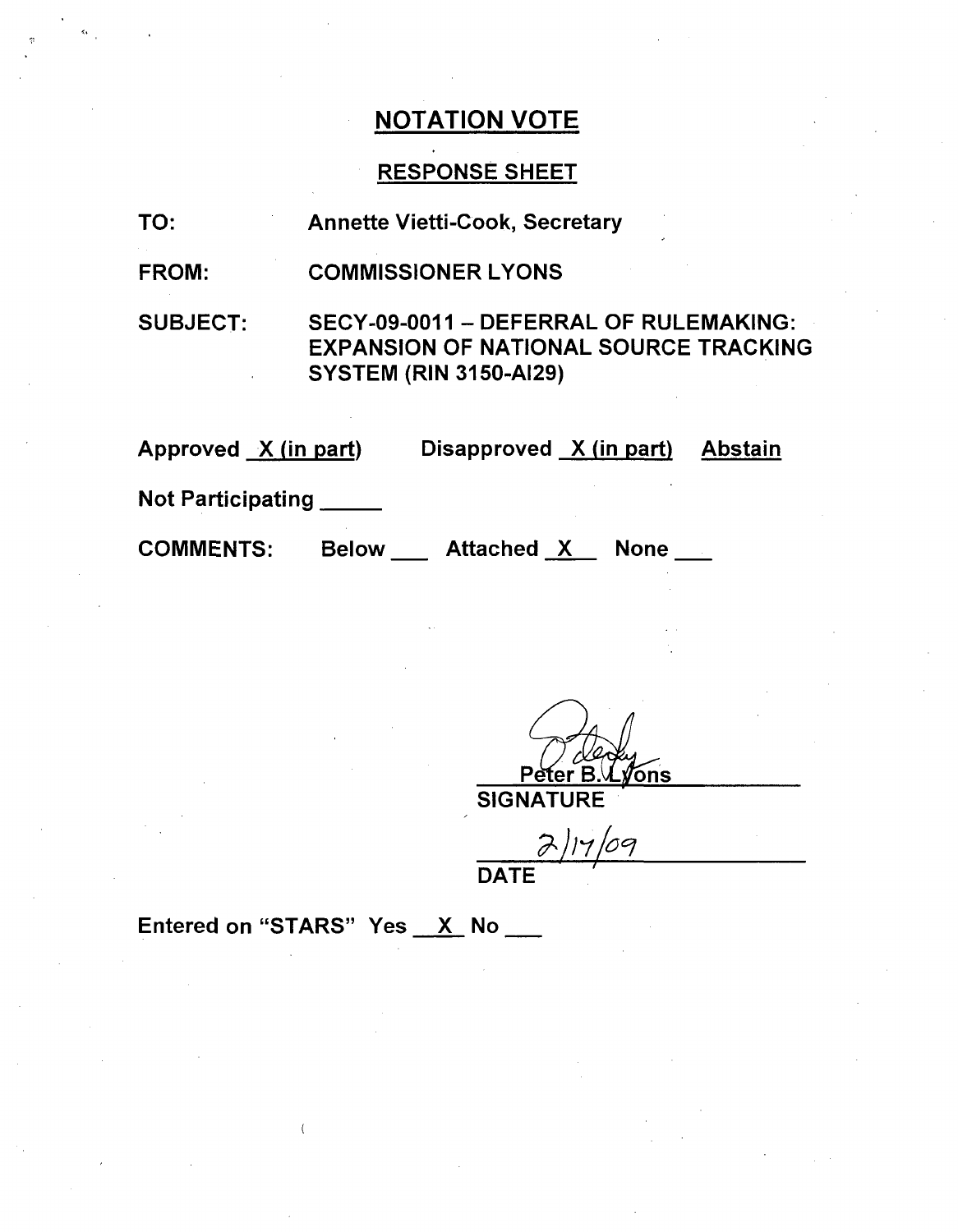#### Commissioner Lyons' Comments on **SECY-09-O011**

**.1** approve in part and disapprove in part staff's recommendation to defer rulemaking on expanding the National Source Tracking System (NSTS) to include licensees who possess sealed sources whose radioactivity is greater than, or equal to, 1/10<sup>th</sup> of IAEA Category 3 threshold levels. During the deferral period, the staff committed to 1) implement NSTS for category 1 and 2 sources and observe how it operates for one year; 2) conduct a data and system operations and performance analysis of the NSTS based on one year's information; 3) evaluate the data received from the Radiation Sources Subgroup report and from the Sandia National Laboratory Study on Material Attractiveness on source risks to better risk inform the rulemaking; and 4) based on the results of (2), (3) and impact of changes to the general license requirements, recommend either proceeding directly to issue a new rule on the expansion of NSTS or provide the Commission with a new proposed rule. I would like to thank the staff for its thorough evaluation and for working closely with the Agreement States during development of this Commission Paper.

I disapprove staff's recommendation to evaluate the data received from the Radiation Sources Subgroup report and from the Sandia National Laboratory Study on Material Attractiveness on source risks to better risk inform the rulemaking. In previous SRMs, the Commission determined that there is adequate basis to expand NSTS. In the SRM for SECY-08-0031, the Commission directed the staff to publish the draft rule that would require licensees to report sealed sources down to  $1/10<sup>th</sup>$  of IAEA Category 3 threshold levels to NSTS. After further consideration, I believe that NSTS should only be expanded to IAEA Category 3 or greater sources. The license verification system (LVS), which will broker information stored in NSTS and the web-based licensing system to ensure radioactive sources are obtained in authorized amounts only by legitimate users. should provide confidence regarding any aggregation towards Category 2 levels. I am concerned that further expansion of NSTS to include sources down to 1/10<sup>th</sup> of Category 3 levels will divert staff effort and not fully focus our safety and security efforts on higher activity sources which pose the greatest risks.

I approve the staff's recommendation to defer rulemaking on expanding the NSTS for one year and to conduct a data and system operations and performance analysis of the NSTS based on one year's information. I believe it is important that NSTS be used as designed, as a near.real-time system with electronic input and confirmation by licensees and government agencies. Since NSTS is the Agency's first system with level 4 authentication requirements, staff continues to work through very challenging credentialing issues for system users. At the time of my meeting with staff in late January to discuss the status of credentialing, less than 10% of approximately 1300 Category 1 and 2 licensees and 36 Agreement State agencies had received their smart cards. Expanding the NSTS reporting requirements to include those licensees with sealed sources down to IAEA Category 3 threshold levels will significantly expand the number of individuals requiring access to NSTS. Consequently, staff should start the credentialing process for licensees with Category 3 sources well in advance of the final rule. I believe that it is important to gain valuable operating experience with Category 1 and 2 users in NSTS before adding significantly more users to the system. I also believe that it is important that staff completes the data and system operations and performance analysis since NSTS will become part of LVS. The results of the staff's evaluation will help inform the development of LVS and its components. These results should be reported to the Commission for information.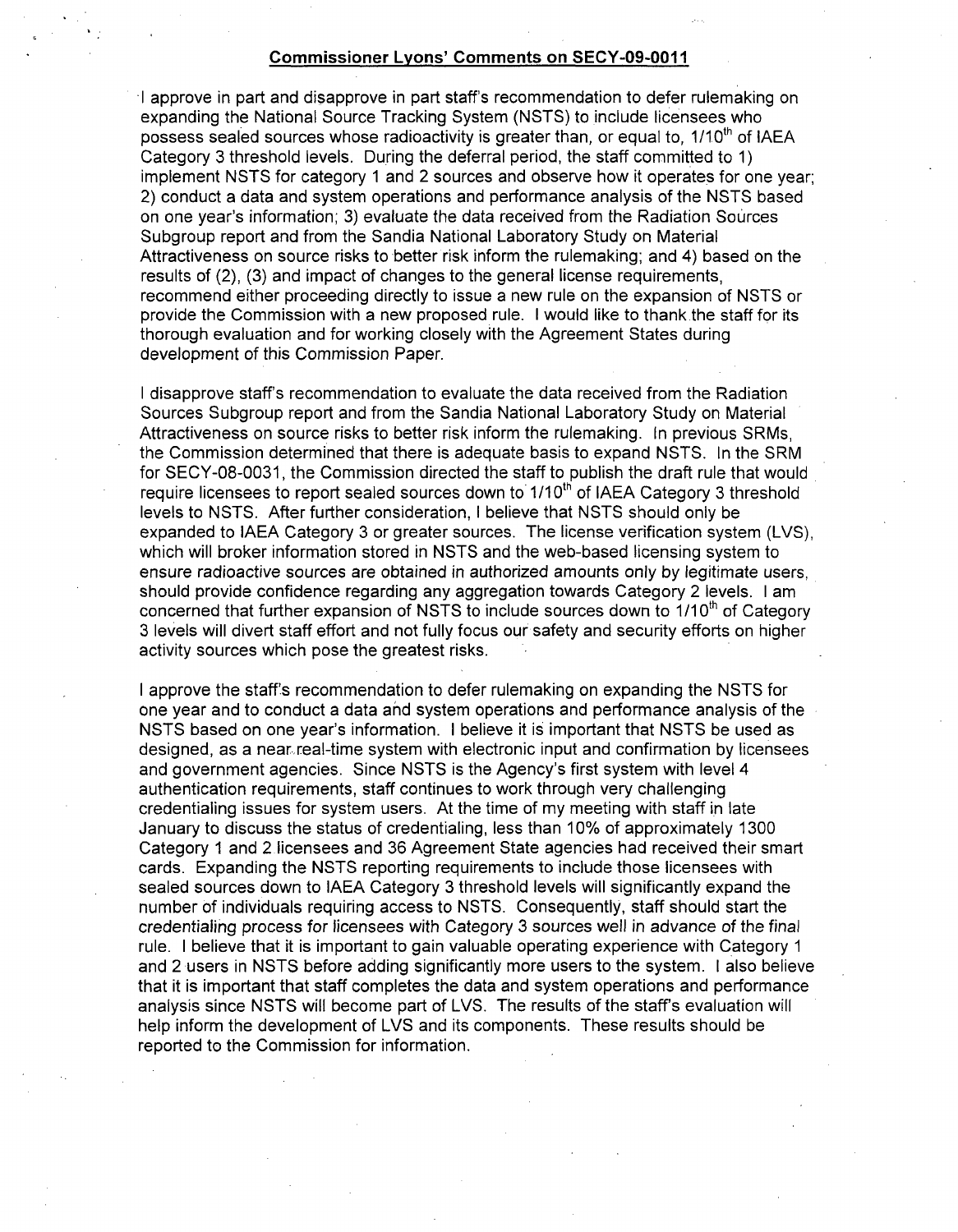After the one year deferral and without \_\_\_\_\_\_ further evaluation, staff should proceed directly to issue the final rule on expanding NSTS to include sealed sources containing IAEA Category 3 or greater threshold levels.

**-21132009**  $\mathcal{Z}$ Peter B. LyonsV **Date** 

**3**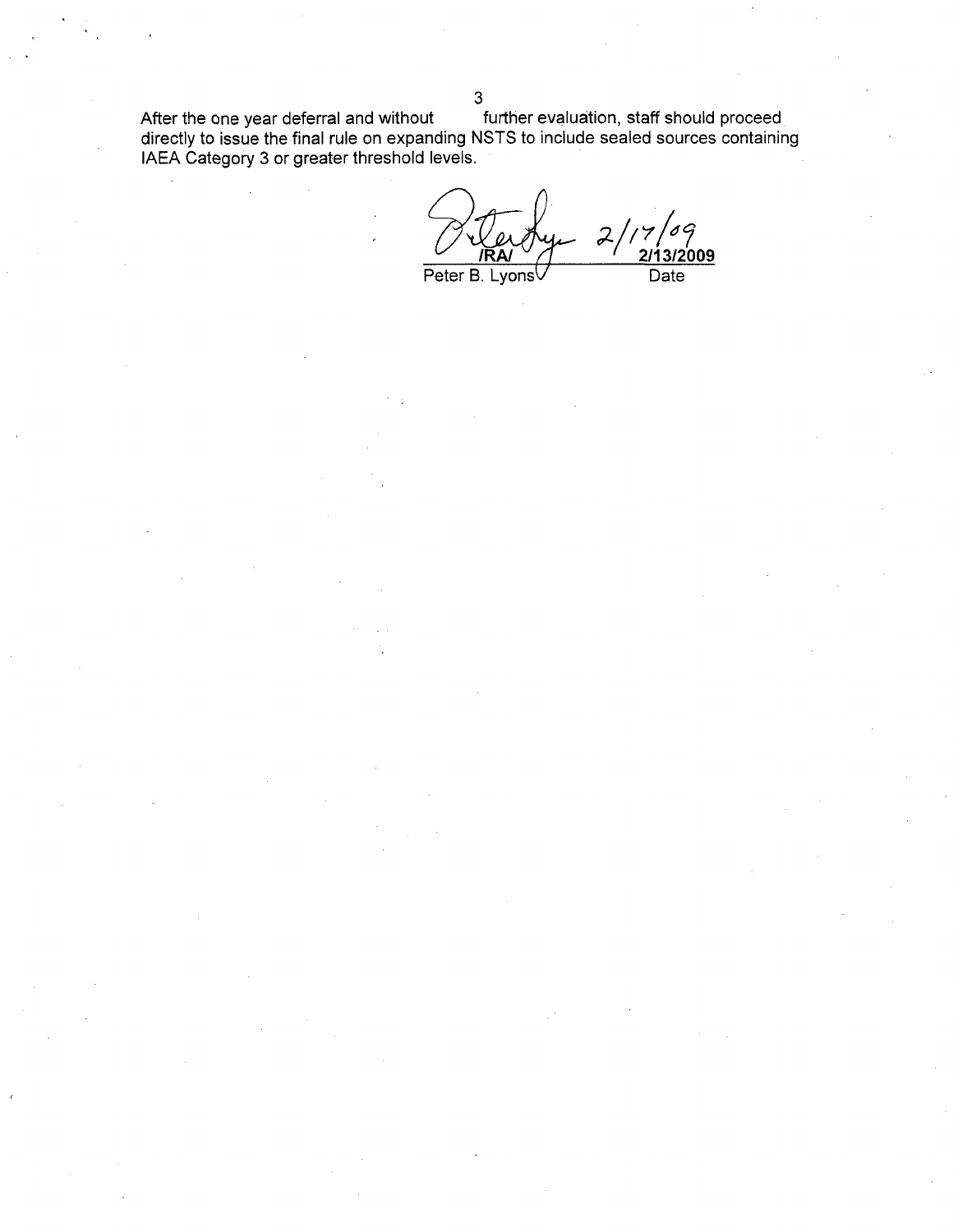## RESPONSE SHEET

- TO: Annette Vietti-Cook, Secretary
- FROM: CHAIRMAN KLEIN

SUBJECT: SECY-09-0011 - DEFERRAL OF RULEMAKING: EXPANSION OF NATIONAL SOURCE TRACKING SYSTEM (RIN 3150-AI29)

Approved XX Disapproved Abstain

Not Participating

COMMENTS: Below Attached XX None

**SIGNA** 

4/9109 **DATE** 

Entered on "STARS" Yes <u>V No</u>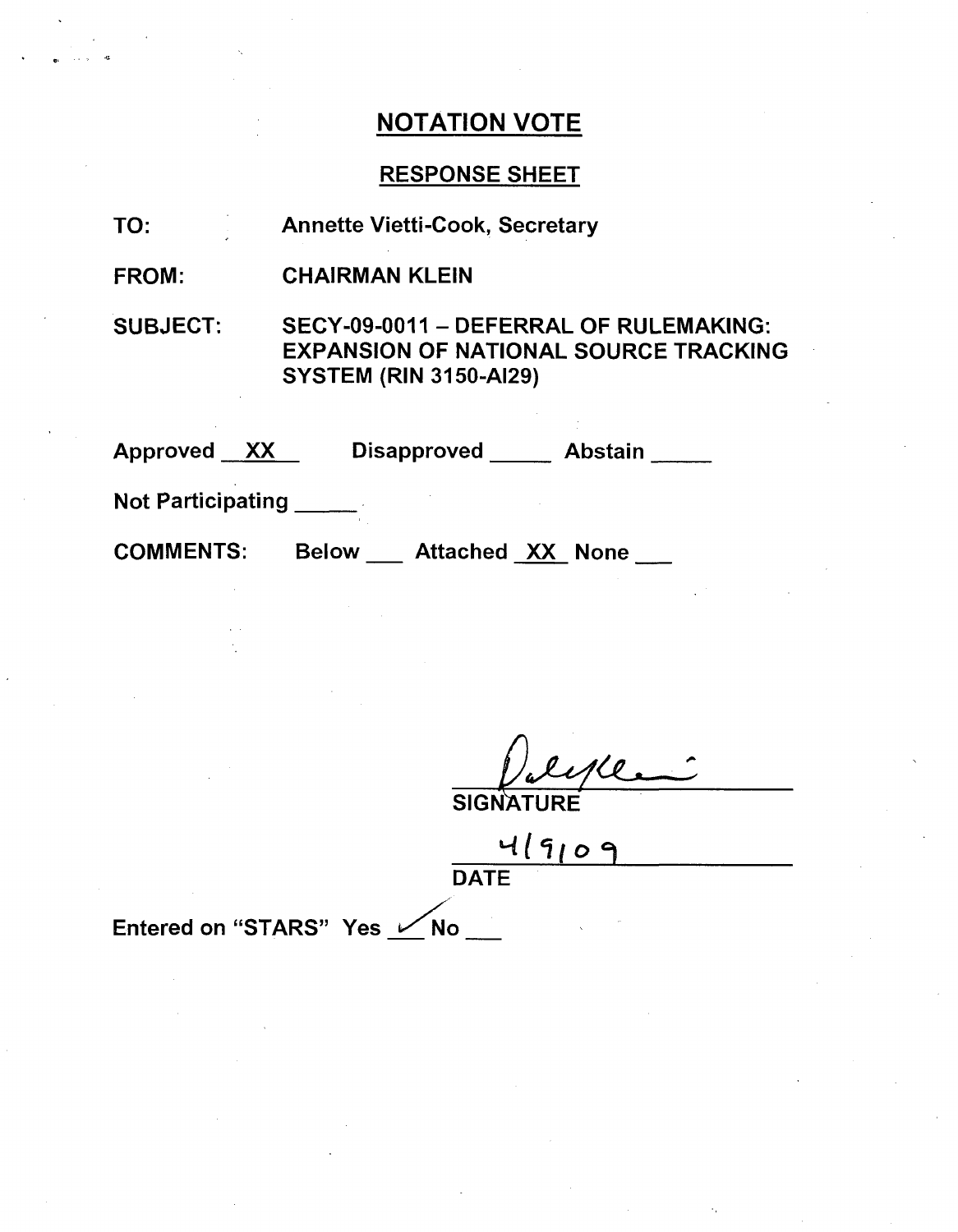### Chairman Klein's Comments on **SECY-09-0011,** Deferral of Rulemaking: Expansion of National Source Tracking System

I approve the staff's recommendation to defer rulemaking on expanding the National Source Tracking System (NSTS) to include sources whose radioactivity is greater than, or equal to, 1/10<sup>th</sup> of the International Atomic Energy Agency (IAEA) Code of Conduct Category 3 threshold (the upper end of Category 4 sources). This recommendation is prudent in view of the implementation difficulties that are being experienced with the recent deployment of the NSTS, as well as the significant comments submitted by external stakeholders on the proposed rule.

The stakeholder comments received for this rulemaking appear to be well-founded. Our rulemaking process, which requires a thorough analysis and response to each substantive comment, necessitates continued rigor in considering these comments and the relevant reports in order to arrive at the best result. The staff's proposed deferral, a natural outgrowth of this process, will help to achieve this purpose. It is necessary to take the time needed to ensure that the NSTS is fully operational and is able to track successfully Category 1 and 2 sources before adding a significant number of Category 3 and high-end Category 4 sources to the system. Otherwise, the unintended negative consequence could be a much more protracted timeline and cost for making the NSTS functional as intended. Additionally, having a final rule in place before the infrastructure and the agency are ready to support reporting for an expanded population could result in a situation in which compliance with regulatory requirements would be impracticable.

I also approve the staff's recommendation to evaluate, during this deferral period, the data received from the Radiation Sources Subgroup report and from the Sandia National Laboratories Study on Material Attractiveness report on source risks to better risk-inform this rulemaking and to better articulate the risk basis for including additional lower activity sources to the NSTS. In addition to ensuring the functionality of the NSTS, operating information obtained during the deferral period is needed to confirm whether the advantages of including lower radioactivity sources indeed outweigh the burden.

Although I initially supported the 1/10<sup>th</sup> less than Category 3 threshold, the preponderance of comments from credible stakeholders in response to the proposed rule leads me to conclude that a confirmatory review is merited. To this end, the staff's proposal to evaluate the noted reports to better risk-inform this rulemaking is sound. The staff should be open-minded on this point, i.e., if the risk and burden information does not show a net benefit against the cost, the staff should not feel compelled to "better articulate the risk basis" to justify the currently proposed 1/10<sup>th</sup> less than Category 3 threshold. For such an outcome, the staff should not hesitate to develop and recommend an alternate threshold criterion, or perhaps a graded approach for tracking or reporting. For example, it may be possible to implement reporting requirements for the sources being added by this rulemaking that are commensurate with their risks. Specifically, it may be preferable to have an annual inventory update for these sources in lieu of recording every transaction. Additionally, the staff may want to consider requiring tracking for only some, not all, of the sources below the Category 2 threshold.

Other options could be considered that are commensurate with the risk posed by these sources. In working out its recommendation for the final rule, the staff should continue to coordinate and interact with the Agreement States to reduce any unnecessary burden of this decision on Agreement State resources to the maximum extent practical.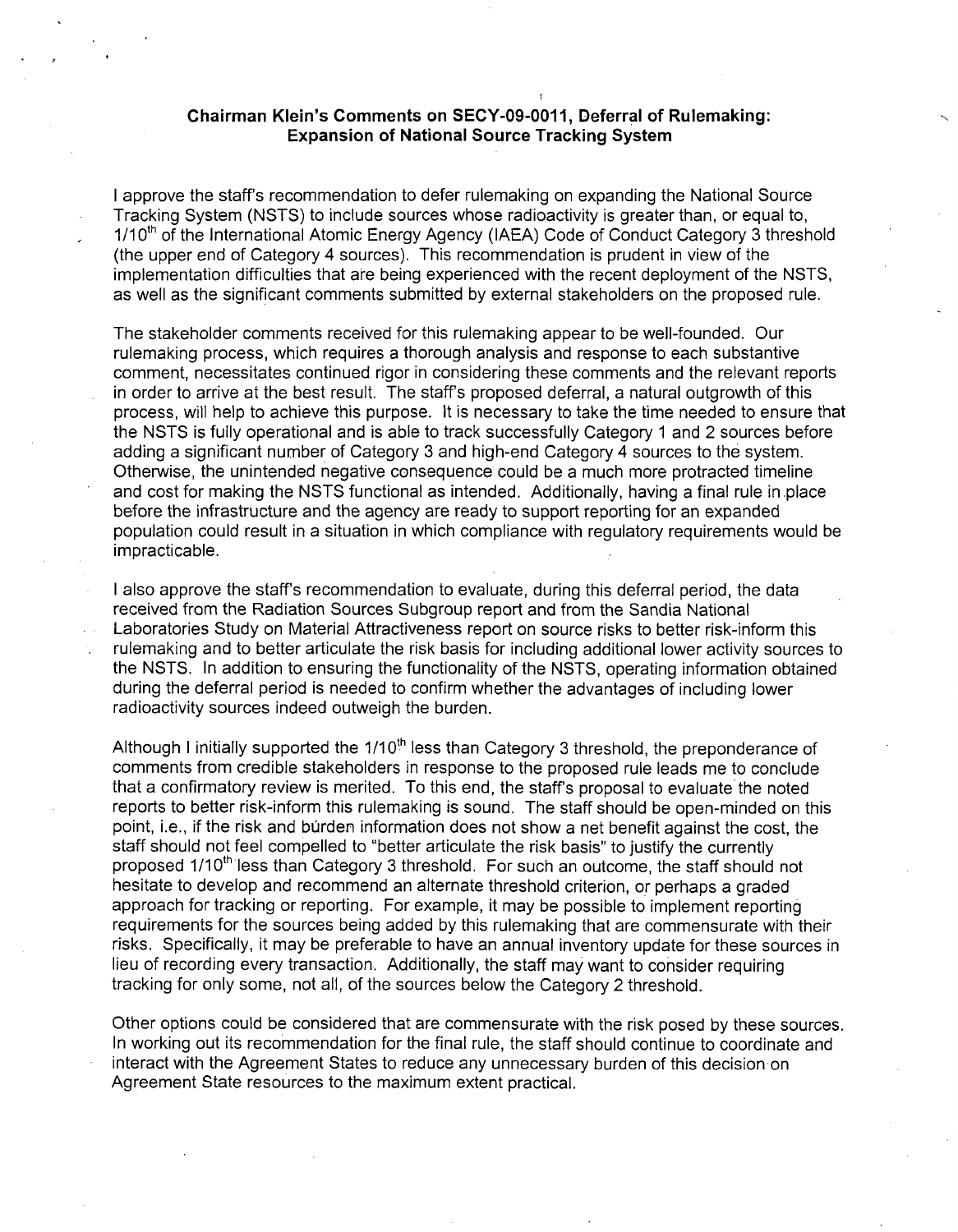If the Commission approves the staff's recommendation, the staff should inform the public, NRC's Congressional oversight representatives, and other stakeholders of the deferral of this rulemaking, the basis for this decision, and the staff's planned actions during the deferral period to help make the NSTS a viable and useful tool. Finally, the staff should provide a paper to the Commission shortly after the deferral period to obtain Commission's policy direction on how to proceed at that time.

Dale E. Klein  $4/$  1/09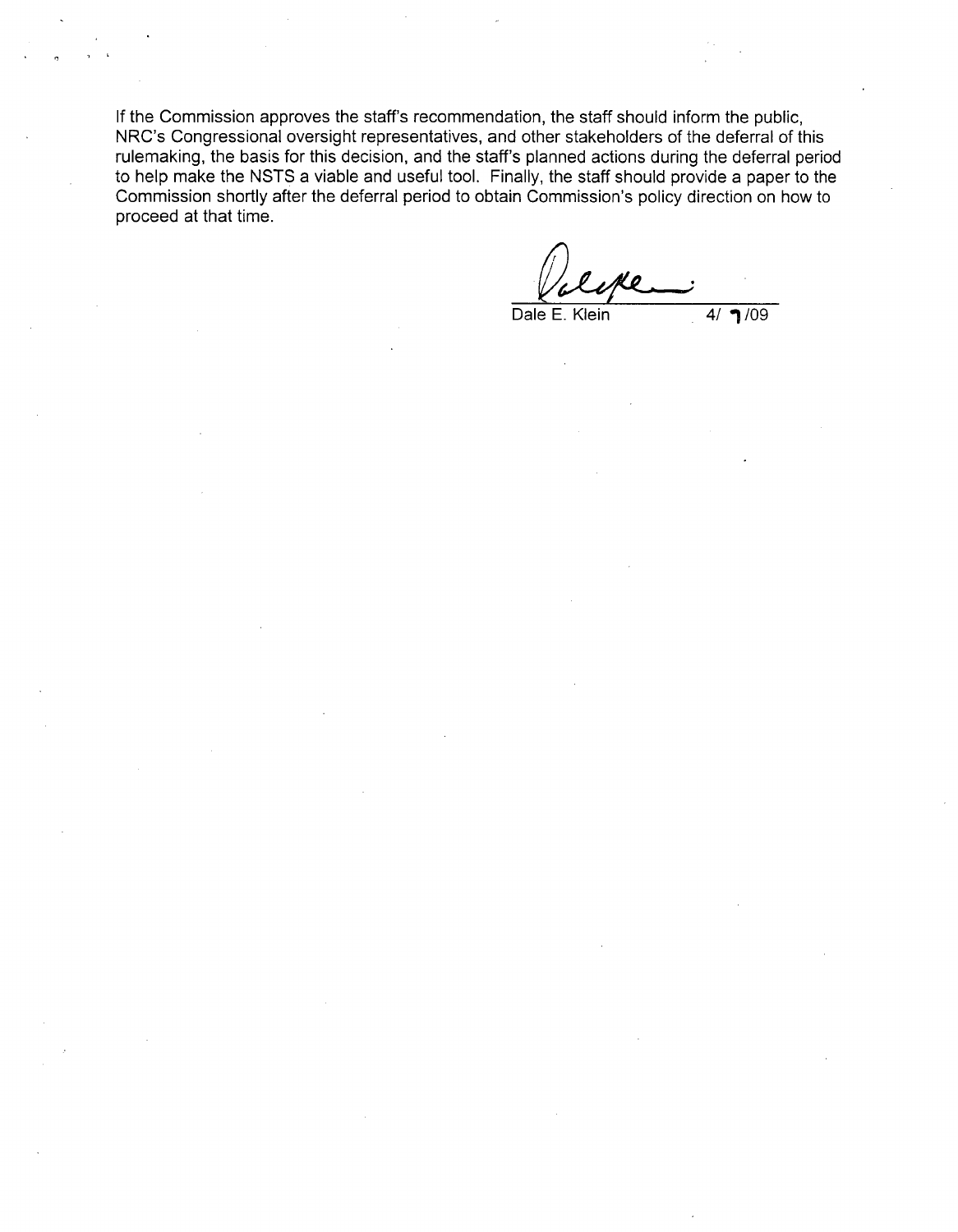# RESPONSE SHEET

| TO:                      | <b>Annette Vietti-Cook, Secretary</b>                                                                                   |  |  |  |
|--------------------------|-------------------------------------------------------------------------------------------------------------------------|--|--|--|
| <b>FROM:</b>             | <b>COMMISSIONER SVINICKI</b>                                                                                            |  |  |  |
| <b>SUBJECT:</b>          | SECY-09-0011 - DEFERRAL OF RULEMAKING:<br><b>EXPANSION OF NATIONAL SOURCE TRACKING</b><br><b>SYSTEM (RIN 3150-AI29)</b> |  |  |  |
| Approved XX              | Disapproved Abstain                                                                                                     |  |  |  |
| <b>Not Participating</b> |                                                                                                                         |  |  |  |
| <b>COMMENTS:</b>         | Below Attached XX None                                                                                                  |  |  |  |

 $\ell$ **SIGNATURE** 

|             | 04/8/09 |  |  |
|-------------|---------|--|--|
| <b>DATE</b> |         |  |  |

Entered on "STARS" Yes <u>V</u> No